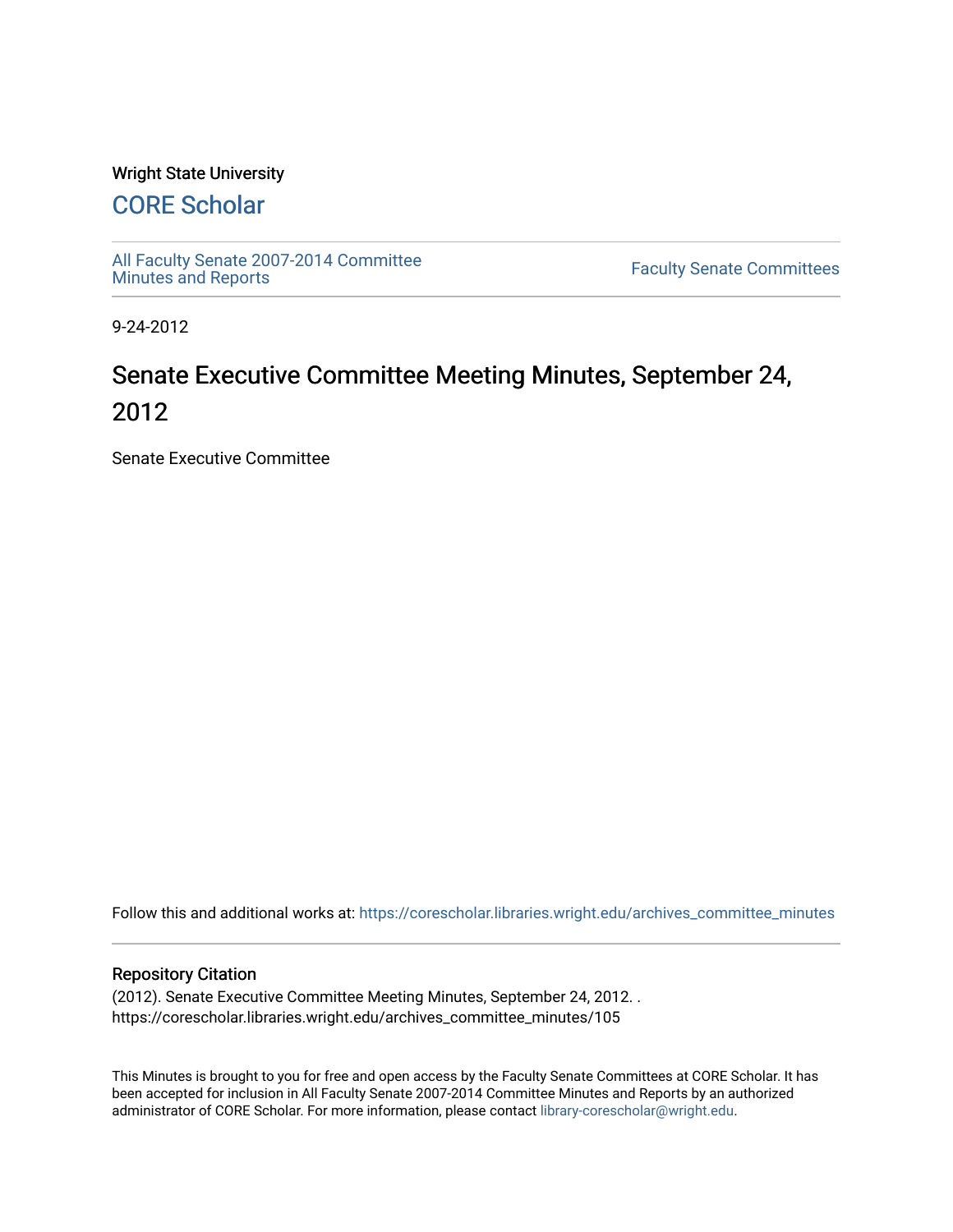## **MINUTES Senate Executive Committee September 24, 2012**

1. The Executive Committee reviewed changes to the Demonstrations and Marches Policy (Wright Way 4007) as requested by the President's Cabinet. Finding them to be minor, the Executive Committee was amenable to the changes as requested by the Provost's Office.

2. The Executive Committee created an ad hoc committee to address a slate of information technology issues, naming it the Ad hoc Committee on Information Technology Integration and Effectiveness.

A draft slate of candidates was put forward and approved along with a timeline and charge.

Ad hoc Committee on Information Technology Integration and Effectiveness Travis Doom, Chair, CECS Matt Rizki, UCAPC UCAPC Member John Gallagher, IT Shu Schiller, IT Mike Raymer, Acad. Serv. Comm. Jerry Alter, Acad. Serv. Comm. Marty Kich, Acad. Serv. Comm. Jim Vance, Acad. Serv. Comm.

Timeline: The Ad hoc Committee on Information Technology Integration and Effectiveness will submit a formal recommendation to the Faculty Senate by February 18, 2013.

Charge: The Ad hoc Committee on Information Technology Integration and Effectiveness will evaluate and make recommendations regarding

1) Technology support of the teaching environment at Wright State University and

2) Technology support of the interface between work of the faculty and administration at Wright State University.

3. Faculty President Dan Krane updated the Executive Committee on the ramifications of the Ohio Board of Regents committee to create minimum credentials to teach at the college level.

4. Presently, no other Executive Committee members are able to serve as the alternate to the Ohio Faculty Council.